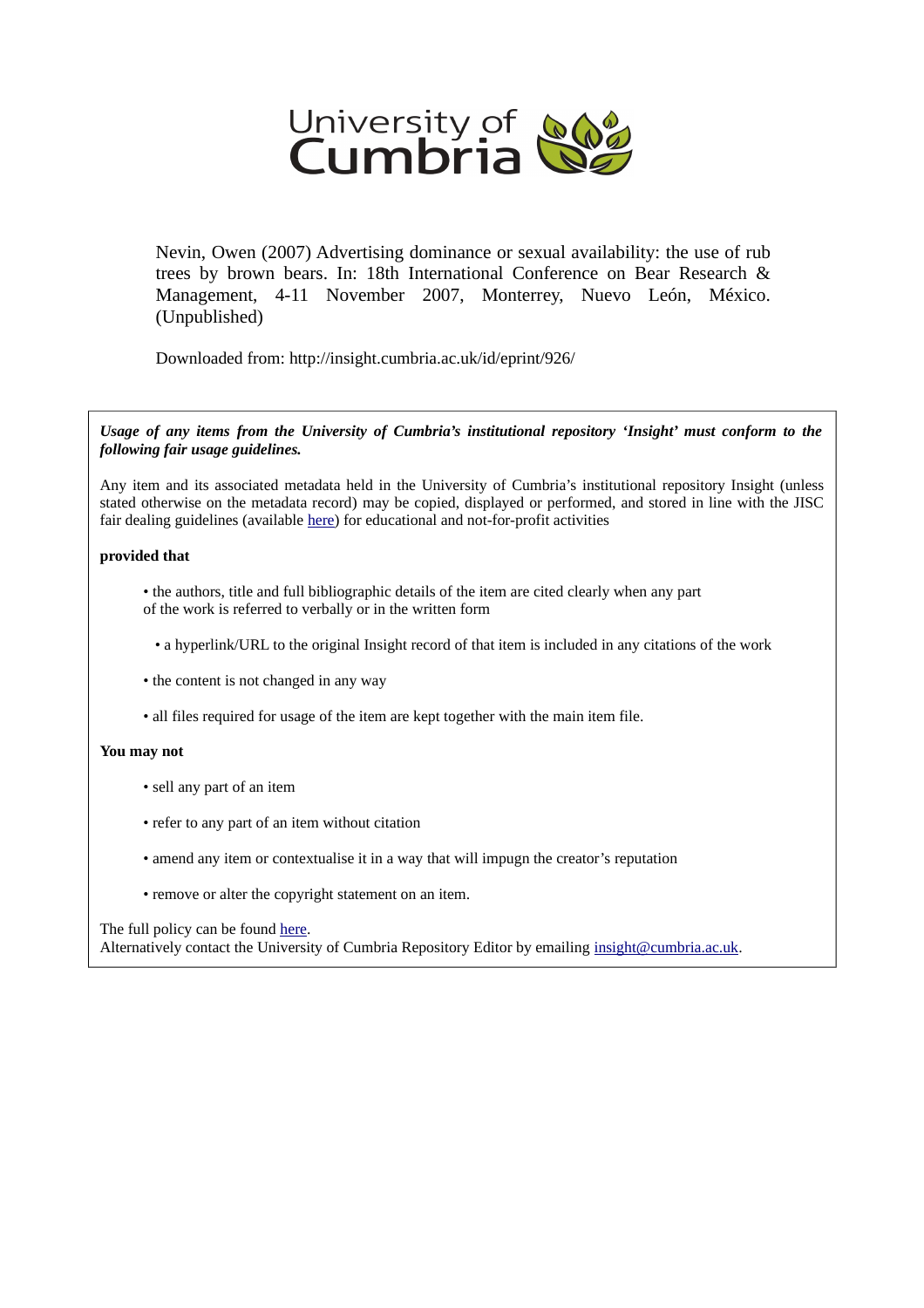# TO so! **IBA MEXICO 2007**

# 18<sup>th</sup> International Conference on Bear Research & Management 18ava Conferencia Mundial Sobre la Investigación y Manejo de Osos

# November 4-11, 2007 Monterrey, Nuevo León, México